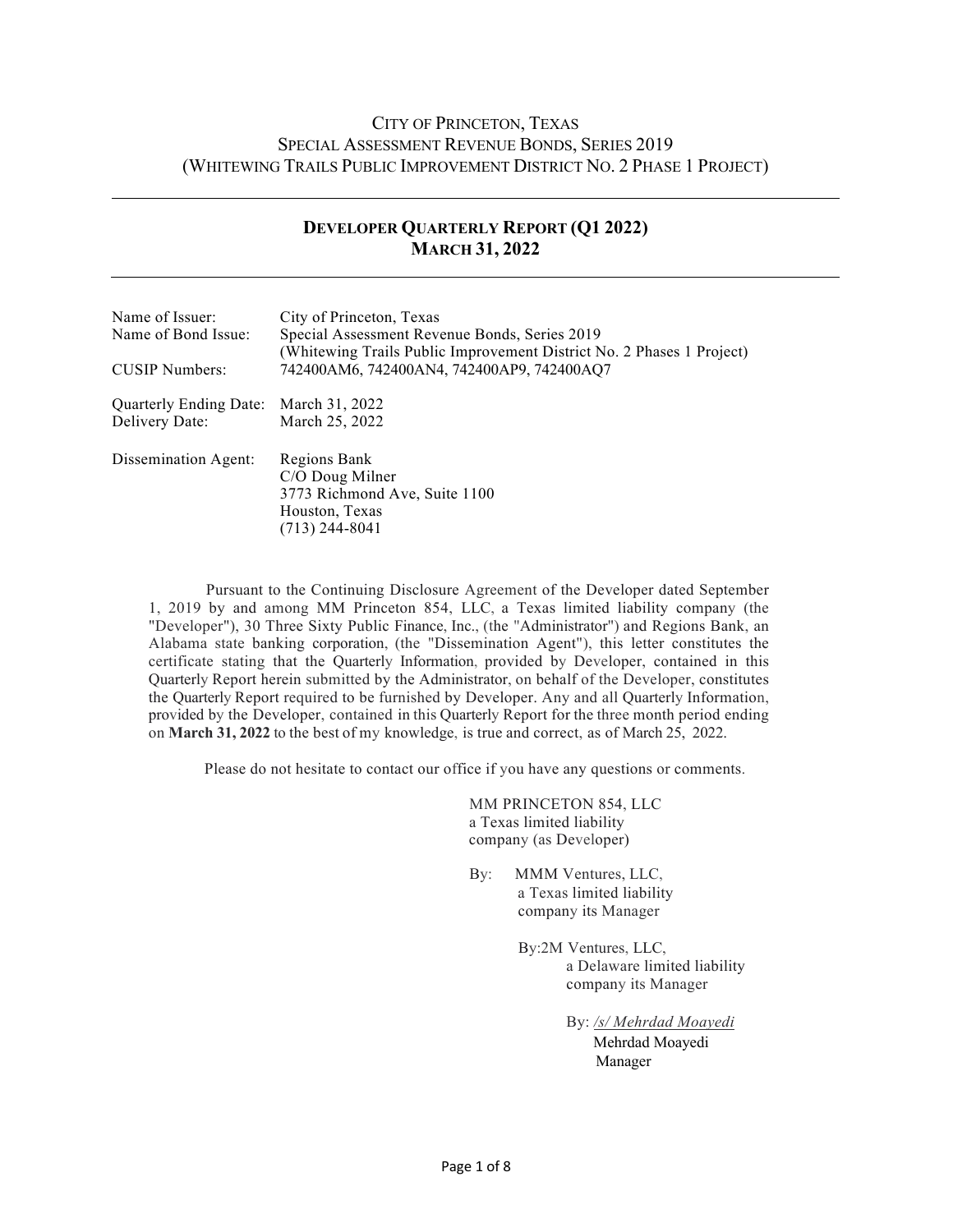| TABLE 3(d)(i)                                              |     |  |  |  |
|------------------------------------------------------------|-----|--|--|--|
| PHASE 1 SINGLE FAMILY IMPROVEMENTS ASSESSMENT              |     |  |  |  |
| <b>ALLOCATION OVERVIEW AS OF MARCH 31, 2022</b>            |     |  |  |  |
| <b>NUMBER OF PARCELS AND/OR LOTS IN PHASE 1 SUBJECT TO</b> |     |  |  |  |
| PHASE 1 SINGLE FAMILY IMPROVEMENTS ASSESSMENTS:            |     |  |  |  |
| <b>LOT TYPE</b>                                            |     |  |  |  |
| SF 60' LOTS                                                | 14  |  |  |  |
| SF 50' LOTS                                                | 352 |  |  |  |
| <b>TOTAL SF UNITS</b>                                      |     |  |  |  |

## **PHASE 1 MULTI-FAMILY IMPROVEMENTS ASSESSMENT ALLOCATION OVERVIEW AS OF MARCH 31, 2022 NUMBER OF PARCELS AND/OR LOTS IN PHASE 1 SUBJECT TO PHASE 1 MULTI-FAMILY IMPROVEMENTS ASSESSMENTS: LOT TYPE MULTI-FAMILY 400**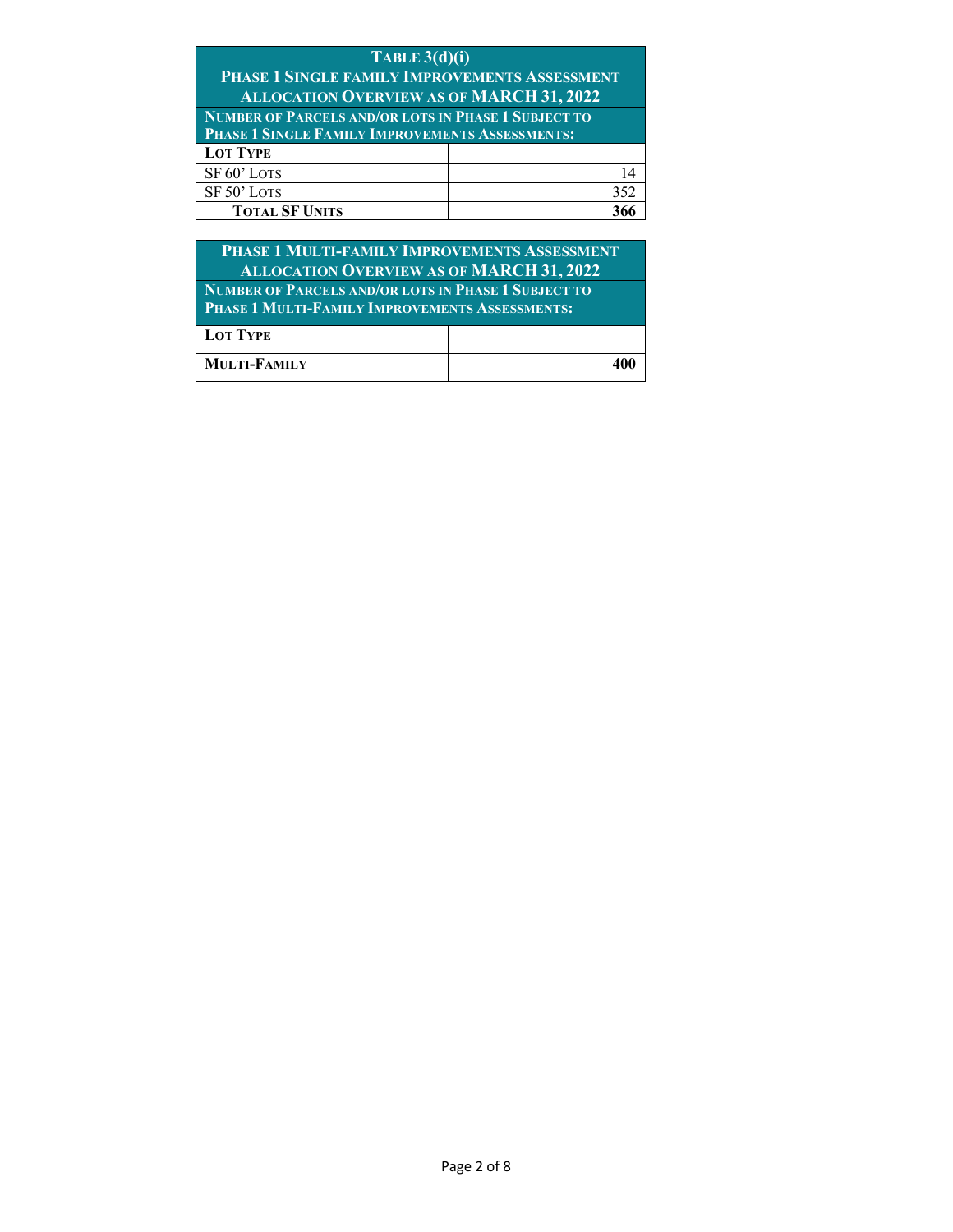|                                                              | TABLE $3(d)(ii)$                             |                                             |                     |  |  |  |
|--------------------------------------------------------------|----------------------------------------------|---------------------------------------------|---------------------|--|--|--|
| <b>LANDOWNER COMPOSITION OF PHASE 1</b>                      |                                              |                                             |                     |  |  |  |
|                                                              | <b>AS OF MARCH 31, 2022</b>                  |                                             |                     |  |  |  |
|                                                              | <b>PLANNED</b><br><b>SINGLE FAMILY LOTS/</b> | <b>ACTUAL</b><br><b>SINGLE FAMILY LOTS/</b> | % OF ANNUAL         |  |  |  |
| <b>LANDOWNER COMPOSITION</b>                                 | <b>MULTI-FAMILY UNITS</b>                    | <b>MULTI-FAMILY UNITS</b>                   | <b>INSTALLMENTS</b> |  |  |  |
| <b>Subsequent Third-Party SF</b><br><b>Residential Owned</b> |                                              |                                             |                     |  |  |  |
| DR Horton                                                    |                                              |                                             |                     |  |  |  |
| SF 60' Lots                                                  | 7                                            | 7                                           | 1.84%               |  |  |  |
| SF 50' Lots                                                  | 169                                          | 169                                         | 36.94%              |  |  |  |
| <b>Total for DR Horton</b>                                   | 176                                          | 176                                         | 38.78%              |  |  |  |
| Pulte                                                        |                                              |                                             |                     |  |  |  |
| SF 60' Lots                                                  | $\boldsymbol{0}$                             | $\boldsymbol{0}$                            | $0.00\%$            |  |  |  |
| SF 50' Lots                                                  | 153                                          | 153                                         | 33.45%              |  |  |  |
| <b>Total for Pulte</b>                                       | 153                                          | 153                                         | 33.45%              |  |  |  |
| <b>Total Subsequent Third-Party</b><br><b>Owned SF Lots:</b> | 329                                          | 329                                         | 72.23%              |  |  |  |
| <b>Subsequent Third-Party MF</b><br><b>Residential Owned</b> |                                              |                                             |                     |  |  |  |
| <b>MM Whitewing Highgates, LLC</b>                           |                                              |                                             |                     |  |  |  |
| Multi-Family                                                 | 400                                          | 400                                         | 19.38%              |  |  |  |
| <b>Developer Owned</b>                                       |                                              |                                             |                     |  |  |  |
| SF Lots                                                      |                                              |                                             |                     |  |  |  |
| SF 60' Lots                                                  | 7                                            | 7                                           | 1.84%               |  |  |  |
| SF 50' Lots                                                  | 30                                           | 30                                          | 6.56%               |  |  |  |
| <b>Total Developer Owned SF Lots:</b>                        | 37                                           | 37                                          | 8.39%               |  |  |  |
| Multi-Family                                                 | $\boldsymbol{0}$                             | $\mathbf{0}$                                | $0.00\%$            |  |  |  |
| <b>Total Development</b>                                     | 766                                          | 766                                         | 100.00%             |  |  |  |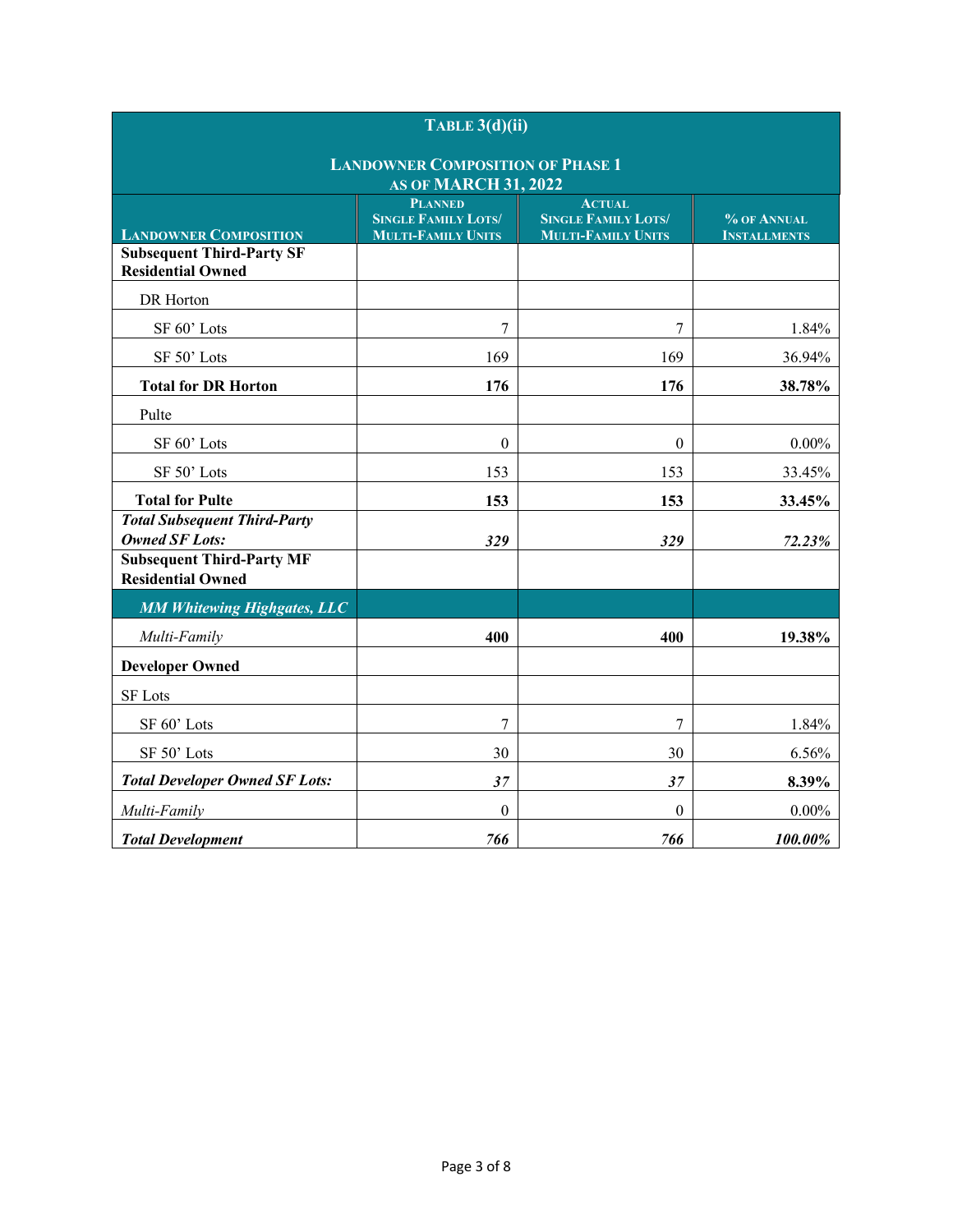| TABLE 3(d)(iii)                                                                                                                                                                                                                                                                                                        |     |          |     |          |           |              |  |  |
|------------------------------------------------------------------------------------------------------------------------------------------------------------------------------------------------------------------------------------------------------------------------------------------------------------------------|-----|----------|-----|----------|-----------|--------------|--|--|
| <b>DEVELOPER ABSORPTION STATISTICS FOR SINGLE FAMILY RESIDENTIAL IN PHASE 1</b>                                                                                                                                                                                                                                        |     |          |     |          |           |              |  |  |
| <b>NOT CLOSED</b><br><b>INCREASE</b><br><b>UNDER</b><br><b>NUMBER OF</b><br><b>NEW HOME</b><br><b>CLOSED TO</b><br><b>FROM Q3</b><br>OR UNDER<br><b>CONTRACT WITH</b><br><b>PLATTED</b><br><b>HOMEBUILDER<sup>a</sup></b><br><b>LOTS</b><br><b>STARTS</b><br>2021<br><b>CONTRACT<sup>a</sup></b><br><b>HOMEBUILDER</b> |     |          |     |          |           |              |  |  |
| <b>Quarter Ending</b><br><b>March 31, 2022</b>                                                                                                                                                                                                                                                                         |     |          |     |          |           |              |  |  |
| SF 60' Lots                                                                                                                                                                                                                                                                                                            | 14  | $\theta$ | 0   | $\theta$ | 7         | $\theta$     |  |  |
| SF 50' Lots                                                                                                                                                                                                                                                                                                            | 352 | $\theta$ | 25  | $-23$    | 24        | $\mathbf{0}$ |  |  |
| <b>Total SF Units:</b>                                                                                                                                                                                                                                                                                                 | 366 | $\theta$ | 25  | $-23$    | 31        | $\theta$     |  |  |
| <b>Total Absorption:</b>                                                                                                                                                                                                                                                                                               |     |          |     |          |           |              |  |  |
| SF 60' Lots                                                                                                                                                                                                                                                                                                            | 14  | $\theta$ | 7   | $\theta$ | N/A       | N/A          |  |  |
| SF 50' Lots                                                                                                                                                                                                                                                                                                            | 352 | $\theta$ | 328 | 25       | N/A       | N/A          |  |  |
| <b>Total SF Units:</b>                                                                                                                                                                                                                                                                                                 | 366 | 0        | 335 | 25       | $N\!/\!A$ | $N\!/\!A$    |  |  |
| <sup>a</sup> AS OF MARCH 31, 2022.                                                                                                                                                                                                                                                                                     |     |          |     |          |           |              |  |  |

**TABLE 3(d)(iv) DEVELOPER/BUILDER OF MULTI-FAMILY RESIDENTIAL IN PHASE 1 OF THE DISTRICT NAME OF DEVELOPER/BUILDER NUMBER OF ACTUAL/ EXPECTED DWELLING UNITS BY TYPE DATE OF ACTUAL/ EXPECTED COMMENCEMENT OF CONSTRUCTION DATE OF EXPECTED OR SUBSTANTIAL COMPLETION ACTUAL/EXPECTED RENTAL RATES BY DWELLING UNIT TYPE** MM Whitewing Highgates, LLC  $\begin{array}{|c|c|c|c|c|c|c|c|c|} \hline & & & & & 3Q\ 2021 & & & & JANUARY 2022 \hline \end{array}$ 1 BEDROOM \$1,200-\$1,400 2 BEDROOM \$1,350-\$2,100 3 BEDROOM \$1,800-\$2,400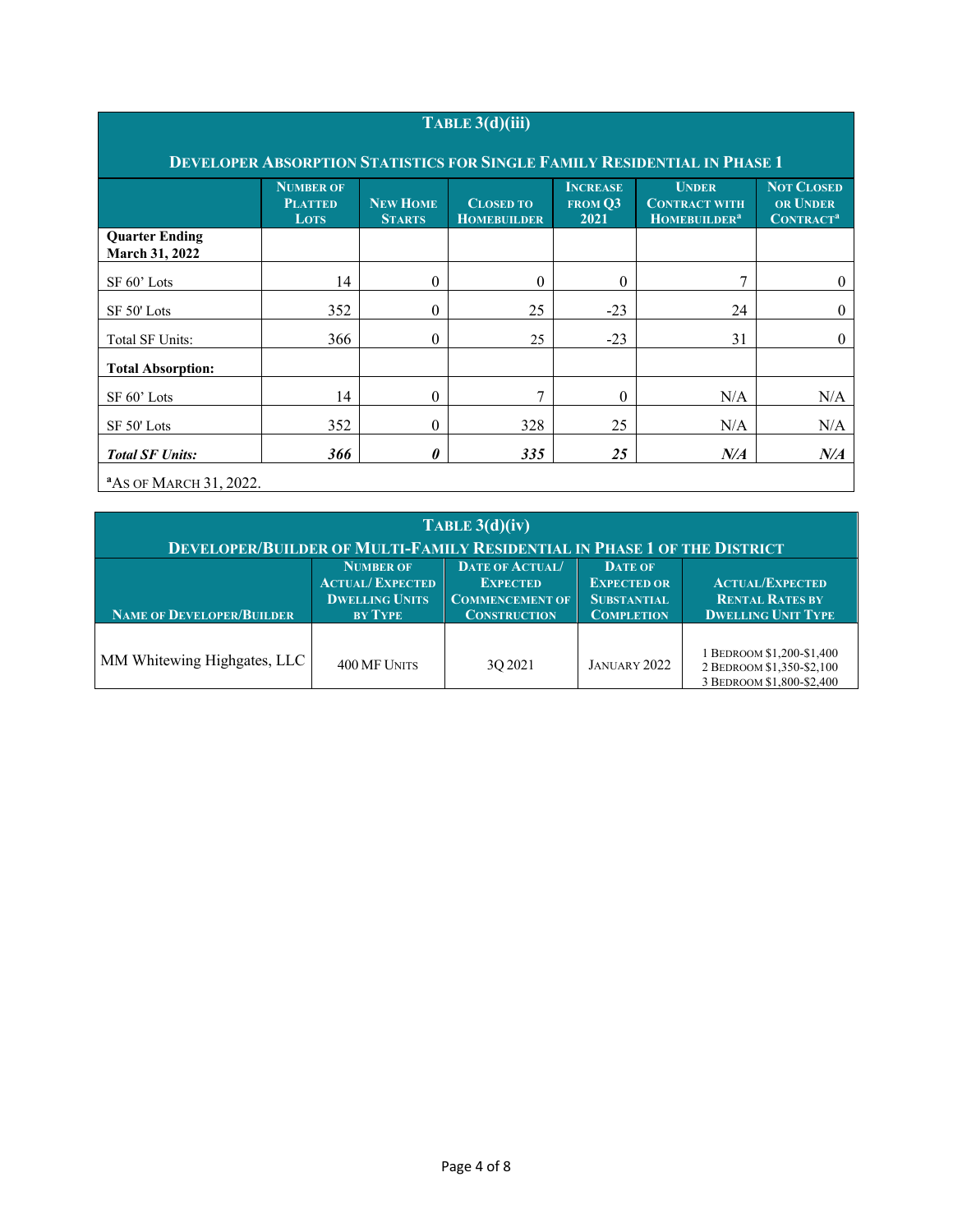# **TABLE 3(d)(v)**

### **HOMEBUILDER ABSORPTION STATISTICS FOR SINGLE FAMILY RESIDENTIAL IN PHASE 1 DR HORTON AS OF MARCH 31, 2022**

|                                                   | <b>NEW HOME</b><br><b>STARTS</b> | <b>UNDER</b><br><b>CONSTRUCTION</b> | <b>FULLY</b><br><b>CONSTRUCTED</b> | <b>UNDER</b><br><b>CONTRACT</b><br><b>WITH</b><br>END-USER <sup>a</sup> | <b>CLOSED</b><br>TO<br>END-<br><b>USER</b> | <b>INCREASE</b><br>FROM O3<br>2021 | <b>AVERAGE</b><br><b>SALES PRICE</b><br>OF HOME | <b>INVENTORY</b><br><b>NOT CLOSED</b><br><b>OR UNDER</b><br><b>CONTRACT</b> |
|---------------------------------------------------|----------------------------------|-------------------------------------|------------------------------------|-------------------------------------------------------------------------|--------------------------------------------|------------------------------------|-------------------------------------------------|-----------------------------------------------------------------------------|
| <b>QUARTER ENDING</b><br><b>DECEMBER 31, 2021</b> |                                  |                                     |                                    |                                                                         |                                            |                                    |                                                 |                                                                             |
| <b>DR</b> Horton                                  |                                  |                                     |                                    |                                                                         |                                            |                                    |                                                 |                                                                             |
| SF 60' Lots                                       | $\boldsymbol{0}$                 | $\mathbf{0}$                        | $\theta$                           | $\overline{0}$                                                          | $\overline{0}$                             | $\theta$                           | N/A                                             | $\boldsymbol{0}$                                                            |
| SF 50' Lots                                       | 2                                | 2                                   | 27                                 | $\theta$                                                                | 31                                         | $-91$                              | \$308,000                                       | $\overline{2}$                                                              |
| <b>TOTAL UNITS:</b>                               | 2                                | $\mathbf{2}$                        | 27                                 | $\mathbf{0}$                                                            | 31                                         | $-9$                               | \$308,000                                       | $\overline{2}$                                                              |
| <b>TOTAL</b><br><b>ABSORPTION:</b>                |                                  |                                     |                                    |                                                                         |                                            |                                    |                                                 |                                                                             |
| SF 60' Lots                                       | 7                                | $\boldsymbol{0}$                    | 7                                  | 7                                                                       | 7                                          | $\mathbf{0}$                       | \$268,571                                       | $\boldsymbol{0}$                                                            |
| SF 50' Lots                                       | 163                              | 28                                  | 161                                | 159                                                                     | 153                                        | 31                                 | \$283,000                                       | $\overline{2}$                                                              |
| <b>TOTAL UNITS:</b>                               | 170                              | 28                                  | 168                                | 166                                                                     | <i><b>160</b></i>                          | 31                                 | \$275,786                                       | $\boldsymbol{2}$                                                            |
|                                                   |                                  |                                     |                                    |                                                                         |                                            |                                    |                                                 |                                                                             |

1 LAST QUARTER THE BULIDER CLOSED 40 LOTS VS. 31 LOTS THIS QUARTER. THE -9 IS THE DIFFERENCE BETWEEN THOSE TWO NUMBERS.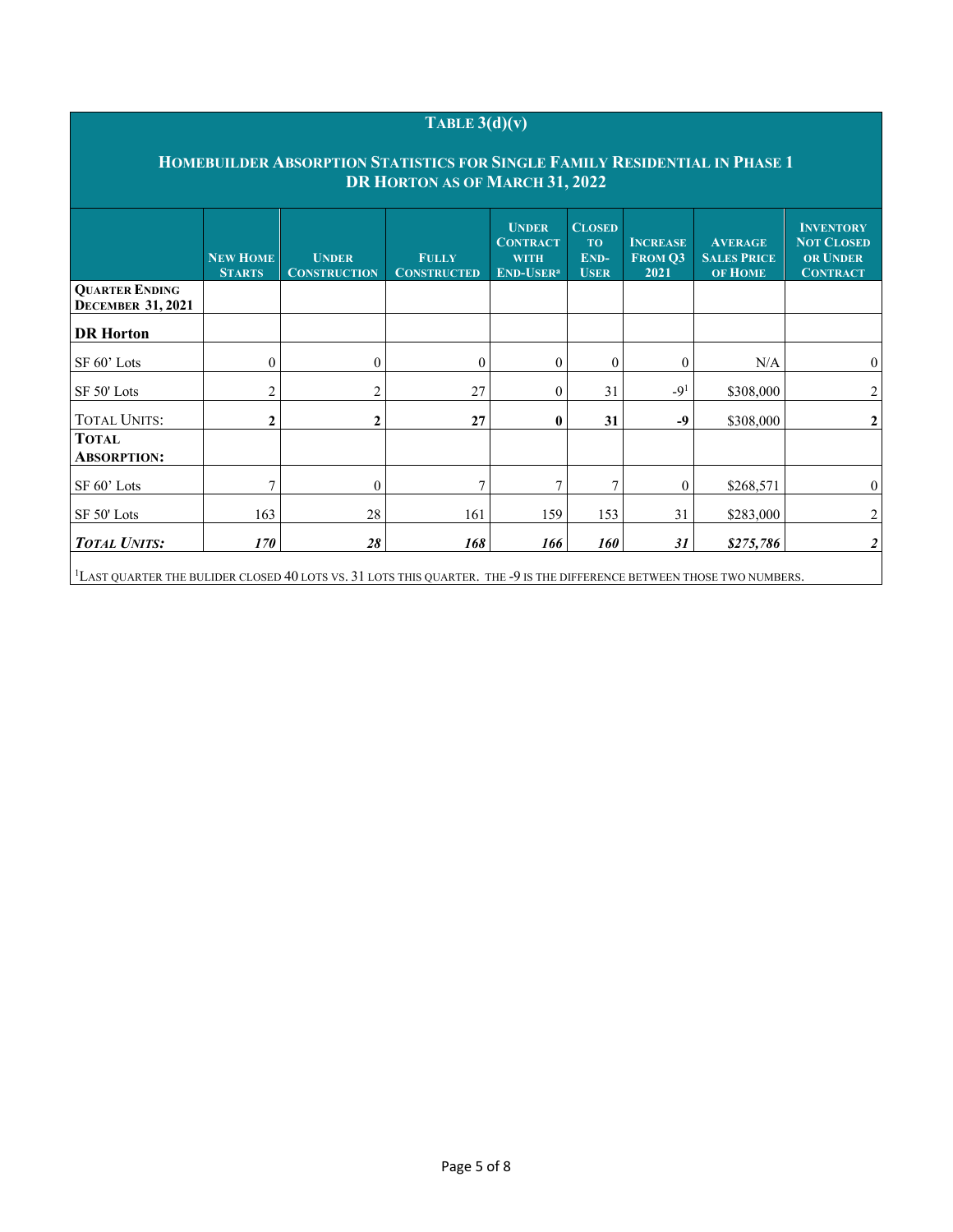## **TABLE 3(d)(v)**

### **HOMEBUILDER ABSORPTION STATISTICS FOR SINGLE FAMILY RESIDENTIAL IN PHASE 1 PULTE AS OF MARCH 31, 2022**

|                                                | <b>NEW</b><br><b>HOME</b><br><b>STARTS</b> | <b>UNDER</b><br><b>CONSTRUCTION</b> | <b>FULLY</b><br><b>CONSTRUCTED</b> | <b>UNDER</b><br><b>CONTRACT</b><br><b>WITH</b><br>$END-USER1$ | <b>CLOSED</b><br><b>TO END-</b><br><b>USER</b> | <b>INCREASE</b><br>FROM O3<br>2021 | <b>AVERAGE</b><br><b>SALES</b><br><b>PRICE OF</b><br><b>HOME</b> | <b>INVENTORY</b><br><b>NOT CLOSED</b><br><b>OR UNDER</b><br><b>CONTRACT</b> |
|------------------------------------------------|--------------------------------------------|-------------------------------------|------------------------------------|---------------------------------------------------------------|------------------------------------------------|------------------------------------|------------------------------------------------------------------|-----------------------------------------------------------------------------|
| <b>OUARTER ENDING</b><br><b>MARCH 31, 2022</b> |                                            |                                     |                                    |                                                               |                                                |                                    |                                                                  |                                                                             |
| <b>Pulte</b>                                   |                                            |                                     |                                    |                                                               |                                                |                                    |                                                                  |                                                                             |
| SF 60' Lots                                    | $\boldsymbol{0}$                           | $\boldsymbol{0}$                    | $\Omega$                           | $\boldsymbol{0}$                                              | $\overline{0}$                                 | $\mathbf{0}$                       | N/A                                                              | $\mathbf{0}$                                                                |
| SF 50' Lots                                    | 44                                         | 88                                  | 14                                 | 34                                                            | 14                                             | $-9$                               | \$362,035                                                        | 30                                                                          |
| <b>TOTAL UNITS:</b>                            | 44                                         | 88                                  | 14                                 | 34                                                            | 14                                             | $-9$                               | \$362,035                                                        | 30                                                                          |
| <b>TOTAL</b><br><b>ABSORPTION:</b>             |                                            |                                     |                                    |                                                               |                                                |                                    |                                                                  |                                                                             |
| SF 60' Lots                                    | 0                                          | $\boldsymbol{0}$                    | $\theta$                           | $\mathbf{0}$                                                  | $\Omega$                                       | 0                                  | N/A                                                              | $\boldsymbol{0}$                                                            |
| SF 50' Lots                                    | 159                                        | 88                                  | 71                                 | 127                                                           | 68                                             | 14                                 | \$325,122                                                        | 30                                                                          |
| <b>TOTAL UNITS:</b>                            | 159                                        | 88                                  | 71                                 | 127                                                           | 68                                             | 14                                 | \$325,122                                                        | 30                                                                          |

1 PULTE GROUP MISREPORTED THEIR TOTAL ABSORPTION NUMBER LAST QUARTER. THESE NUMBERS HAVE BEEN VERIFIED AND CONFIRMED WITH THE HOMEBUILDER'S ACCOUNTING TEAM.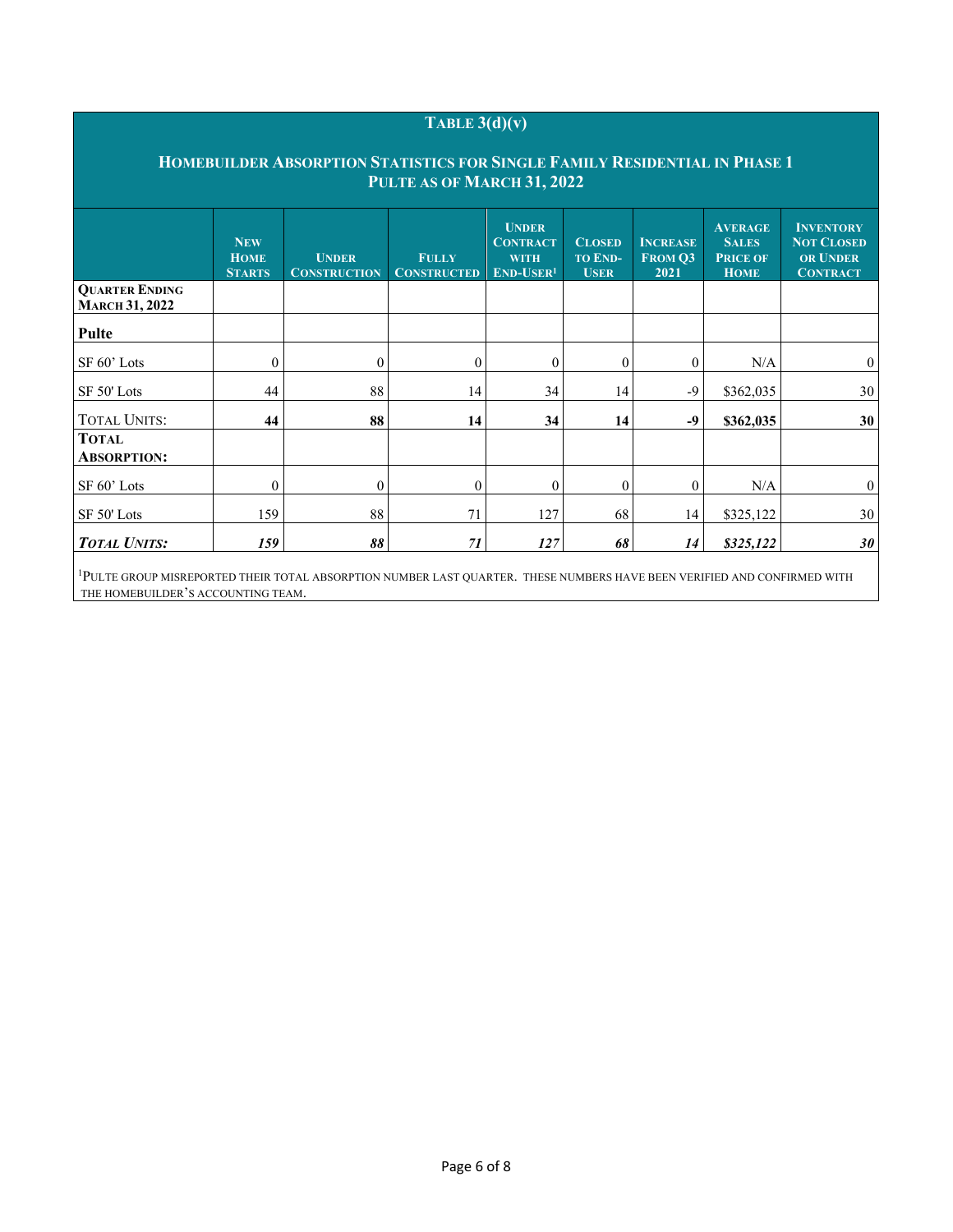| TABLE $3(d)(vi)$<br><b>STATUS OF PRIVATE IMPROVEMENTS</b>                                                                                                                                                                                       |                |             |                  |                   |  |
|-------------------------------------------------------------------------------------------------------------------------------------------------------------------------------------------------------------------------------------------------|----------------|-------------|------------------|-------------------|--|
| <b>TOTAL COSTS</b><br><b>EXPECTED</b><br><b>EXPECTED OR ACTUAL</b><br><b>CONSTRUCTION</b><br><b>STATUS OF</b><br><b>SPENT</b><br><b>COMPLETION DATE</b><br><b>PRIVATE IMPROVEMENT</b><br><b>CONSTRUCTION</b><br><b>TO DATE</b><br><b>BUDGET</b> |                |             |                  |                   |  |
| LANDSCAPE, IRRIGATION & TRAILS                                                                                                                                                                                                                  | \$1,218,801.27 | \$1,200,000 | <b>COMPLETED</b> | COMPLETED Q2 2021 |  |

| TABLE $3(d)(vii)$                                                                 |                                                                 |  |  |  |
|-----------------------------------------------------------------------------------|-----------------------------------------------------------------|--|--|--|
| PERMITS/APPROVALS                                                                 |                                                                 |  |  |  |
| MATERIALLY ADVERSE CHANGE OR<br><b>DETERMINATION</b><br><b>TO PERMIT/APPROVAL</b> | <b>DESCRIPTION OF THE CHANGE TO THE LAND USE</b><br><b>PLAN</b> |  |  |  |
| $N/A^a$                                                                           |                                                                 |  |  |  |

<sup>a</sup>There are no materially adverse changes or determinations to permits or approvals.

| TABLE $3(d)(viii)$<br><b>OCCURRENCE OF ANY NEW OR MODIFIED MORTGAGE DEBT</b>              |         |         |         |         |  |  |
|-------------------------------------------------------------------------------------------|---------|---------|---------|---------|--|--|
| <b>INTEREST RATE</b><br><b>TERMS</b><br><b>BORROWER</b><br><b>LENDER</b><br><b>AMOUNT</b> |         |         |         |         |  |  |
| $N/A^a$                                                                                   | $N/A^a$ | $N/A^a$ | $N/A^a$ | $N/A^a$ |  |  |

<sup>a</sup>There is no new or modified mortgage debt.

| TABLE 3(e)                                                                                              |                 |               |  |  |  |
|---------------------------------------------------------------------------------------------------------|-----------------|---------------|--|--|--|
| PHASE 1 SINGLE FAMILY IMPROVEMENTS OVERVIEW                                                             |                 |               |  |  |  |
|                                                                                                         | <b>BUDGETED</b> | <b>ACTUAL</b> |  |  |  |
| TOTAL COSTS REQUIRED TO COMPLETE<br>PHASE 1 SINGLE FAMILY IMPROVEMENTS:                                 | \$4,725,389     | \$4,679,408   |  |  |  |
| COST OF PHASE 1 SINGLE FAMILY IMPROVEMENTS<br><b>FINANCED WITH THE BONDS:</b>                           | \$4,725,389     | \$4,679,408   |  |  |  |
| COST OF PHASE 1 SINGLE FAMILY IMPROVEMENTS<br>FINANCED WITH OTHER SOURCES OF FUNDS (NON-BOND FINANCED): | \$0             | SC.           |  |  |  |

**Phase 1 Single Family Improvements are complete/paid for and accepted by the City of Princeton.** 

| FORECASTED CONSTRUCTION MILESTONES BY DATE            | <b>COMPLETION DATE</b> | ACCEPTANCE DATE |
|-------------------------------------------------------|------------------------|-----------------|
| CITY ACCEPTANCE OF PHASE 1 SINGLE FAMILY IMPROVEMENTS | 9/10/2020              | 9/17/2020       |

| CONSTRUCTION BUDGET ALLOCATED TO SUCH MILESTONES      | <b>BUDGET</b>  |
|-------------------------------------------------------|----------------|
| CITY ACCEPTANCE OF PHASE 1 SINGLE FAMILY IMPROVEMENTS | \$4,725,389.00 |